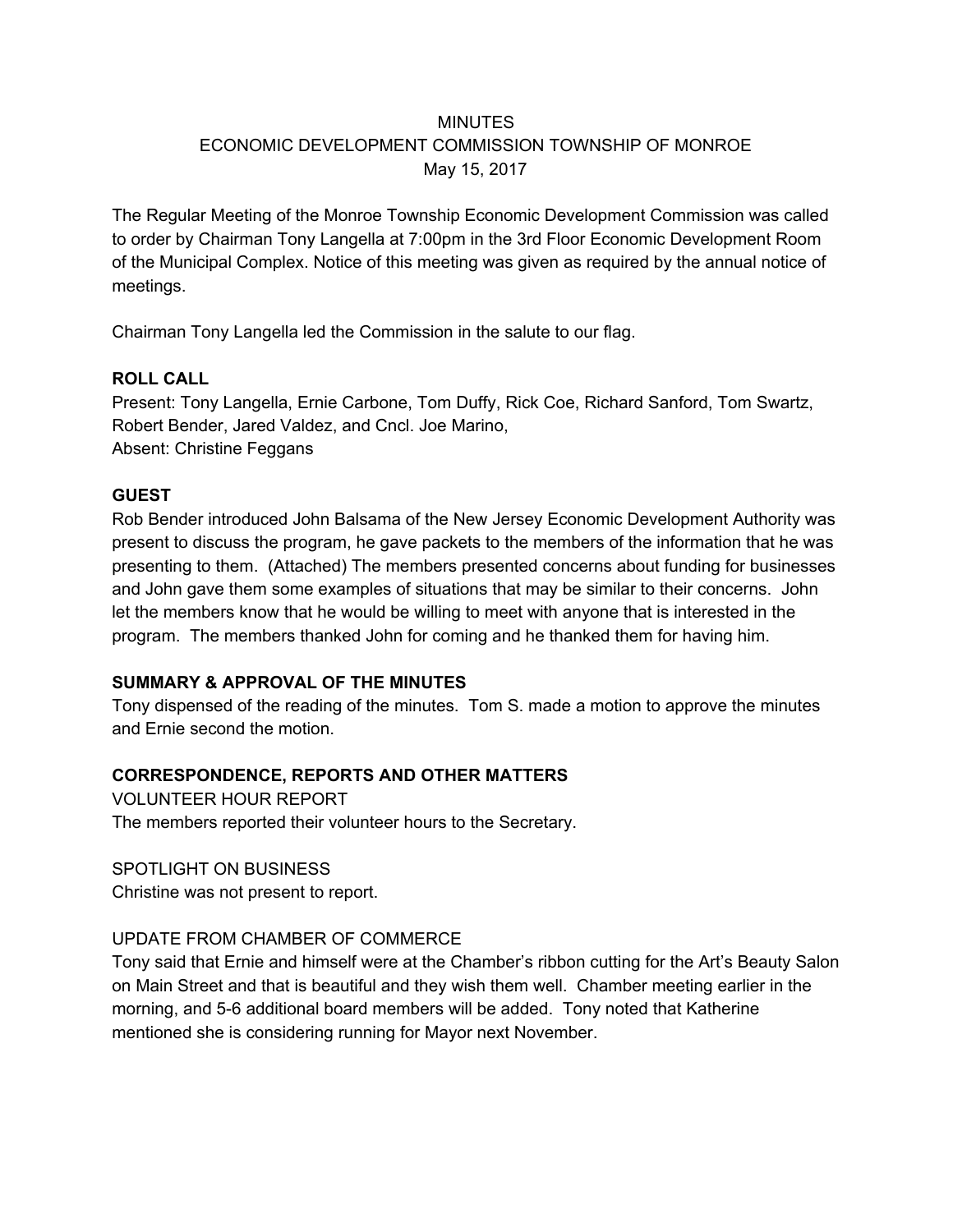#### DISPOSAL OF OLD RECORDINGS

Aileen requested to dispose of all meeting minutes, Ernie made the motion to approve and Tom S. second the motion.

#### MAIN STREET COMMISSION

Ernie reported that La Bamba closed, the members discussed trying to reach out to them to verify if this is permanent. Ernie requested that Cncl. Marino request that the Redevelopment Overlay be moved to Main Street sooner than later to enforce building standards and to help with the facade of two buildings, 5 South Main Street (Rockport Financial) as well as 231 South Main Street Luxury Apartments (Dr. Brillers). Ernie would like the street painted with the Miles Per Hour like Somers Point, as well as parking at the Pfeiffer Center and Newfield Bank. There was also a discussion about properties on Main Street and what the members would like to see improved.

## GOVERNOR'S CONFERENCE UPDATE

Tara reported that she spoke with Betty about processing a Purchase Order for the payment to this event, and that Betty made her aware that the EDC had no line item for Seminars/Conferences to take money out of. Betty said that she would need to get the CFO to change that in order for the PO to proceed.

#### TAX CARD PROGRAM

Ernie presented some of the findings in his research with the towns that currently have the program and the members with a proposal from Suasion for the creation of materials, release of the program and other PR items to inform the public and advertise the tax program. After looking of the proposal some of the members agreed that this needs to be revised and instead of her creating the design, Tom S. said that he will work on the logo that they currently have and see what he can do. Ernie also said that he will meet with Roe, as suggested by Tara, since she might have some great input as the Director of the Department that is heading it. Ernie said that he will get back to the members when he has a revised proposal or more information to discuss. Rick Coe mentioned that it only takes 72 hours notice to put together an emergency meeting.

#### **ADJOURNMENT**

With no further business to discuss, Tony asked for a motion to adjourn Jared made a motion to adjourn the Monroe Township Economic Development Commission Meeting of May 15, 2017. The motion was seconded by Richard; all in favor.

Respectfully submitted, Tara Park Secretary of the Economic Development Commission

The next scheduled Monroe Township Economic Development Commission meeting is Monday, June 19, at 7 pm.